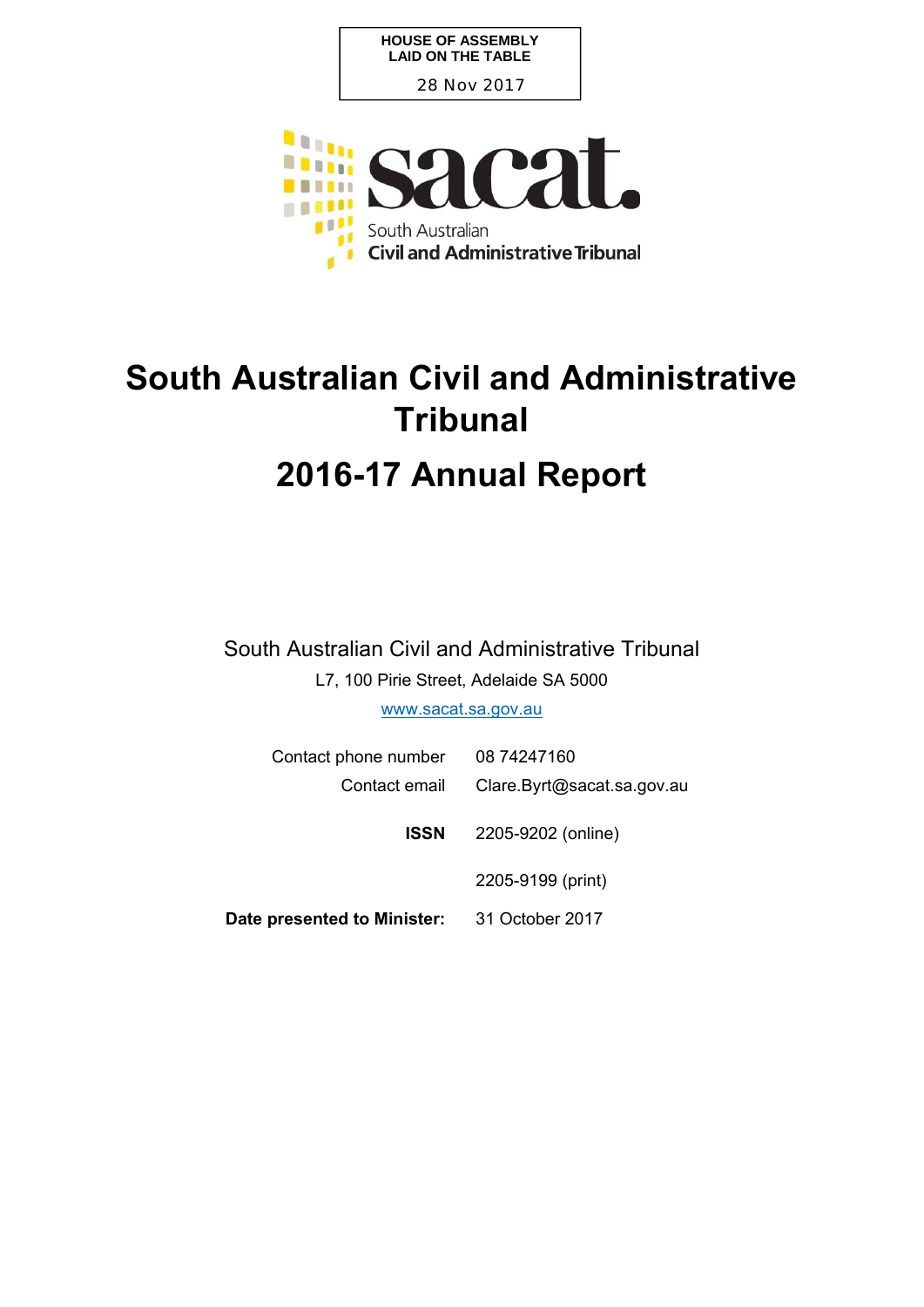#### To: John Rau

Attorney-General Minister for Justice Reform Minister for Planning Minister for Industrial Relations Minister for Child Protection Reform Minister for the Public Sector Minister for Consumer and Business Services Minister for the City of Adelaide

This annual report is presented to Parliament to meet the statutory reporting requirements of *South Australian Civil and Administrative Tribunal Act 2013* and meets the requirements of Premier and Cabinet Circular *PC013 Annual Reporting*.

This report is verified to be accurate for the purposes of annual reporting to the Parliament of South Australia.

Submitted on behalf of the South Australian Civil and Administrative Tribunal by:

Justice Judy Hughes

SACAT President

thepher.  $\mathcal{L}_\text{max}$  , and the set of the set of the set of the set of the set of the set of the set of the set of the set of the set of the set of the set of the set of the set of the set of the set of the set of the set of the

31 October 2017

\_\_\_\_\_\_\_\_\_\_\_\_\_\_\_\_\_\_\_\_

**Signature** 

**Date**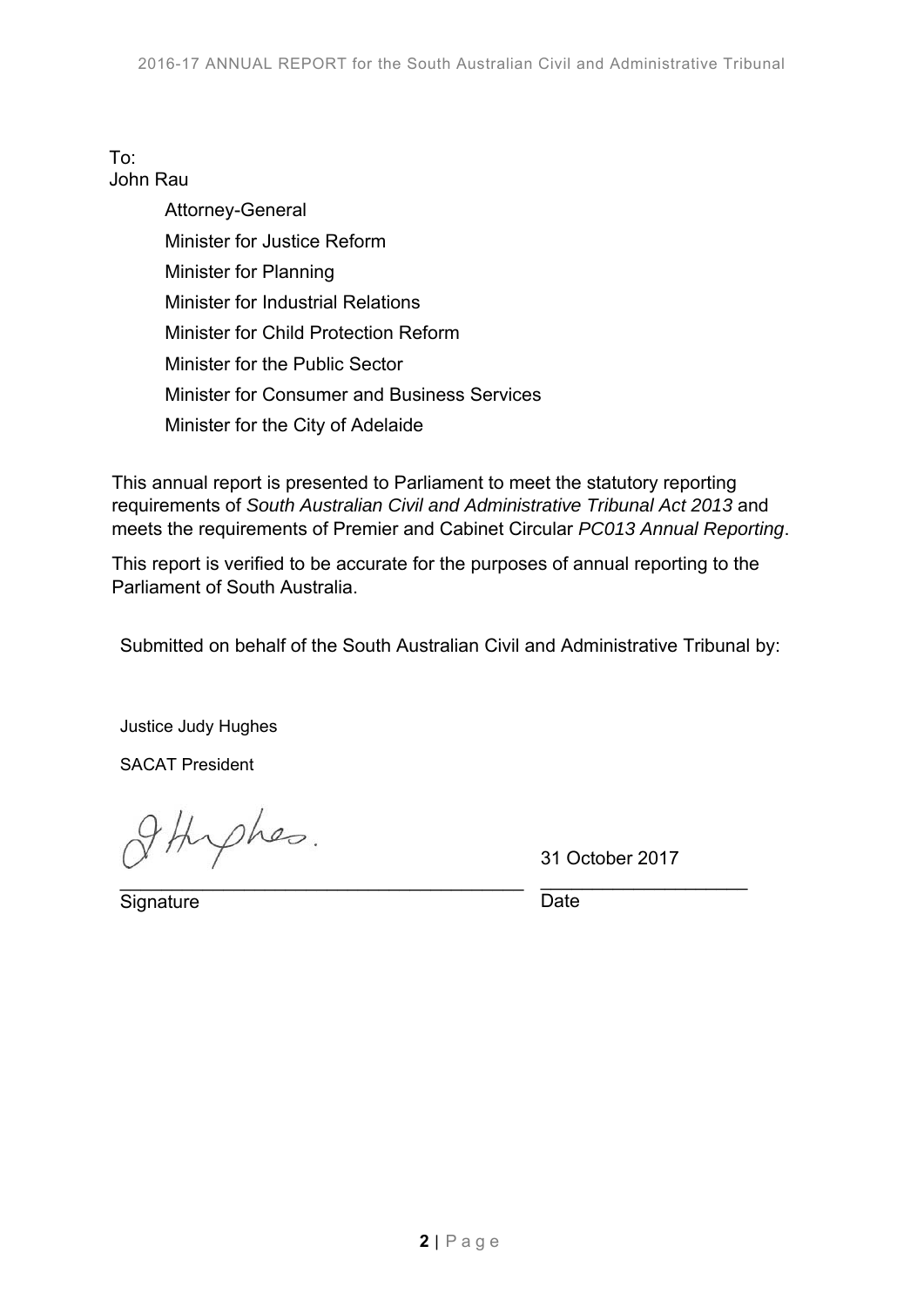# **Contents**

| Section A: Reporting required under the Public Sector Act 2009, the Public<br>Sector Regulations 2010 and the Public Finance and Audit Act 1987 4 |  |
|---------------------------------------------------------------------------------------------------------------------------------------------------|--|
|                                                                                                                                                   |  |
|                                                                                                                                                   |  |
| Key strategies and their relationship to SA Government objectives 4                                                                               |  |
| Agency programs and initiatives and their effectiveness and efficiency 5                                                                          |  |
|                                                                                                                                                   |  |
|                                                                                                                                                   |  |
| Other agencies related to this agency (within the Minister's area/s of responsibility)  6                                                         |  |
|                                                                                                                                                   |  |
|                                                                                                                                                   |  |
| Occupational health, safety and rehabilitation programs of the agency and their                                                                   |  |
|                                                                                                                                                   |  |
|                                                                                                                                                   |  |
|                                                                                                                                                   |  |
|                                                                                                                                                   |  |
|                                                                                                                                                   |  |
|                                                                                                                                                   |  |
| Other information requested by the Minister(s) or other significant issues affecting the                                                          |  |
| Section B: Reporting required under any other act or regulation  9                                                                                |  |
| South Australian Civil and Administrative Tribunal Regulations 2015 9                                                                             |  |
| Section C: Reporting of public complaints as requested by the Ombudsman. 10                                                                       |  |
|                                                                                                                                                   |  |
|                                                                                                                                                   |  |
|                                                                                                                                                   |  |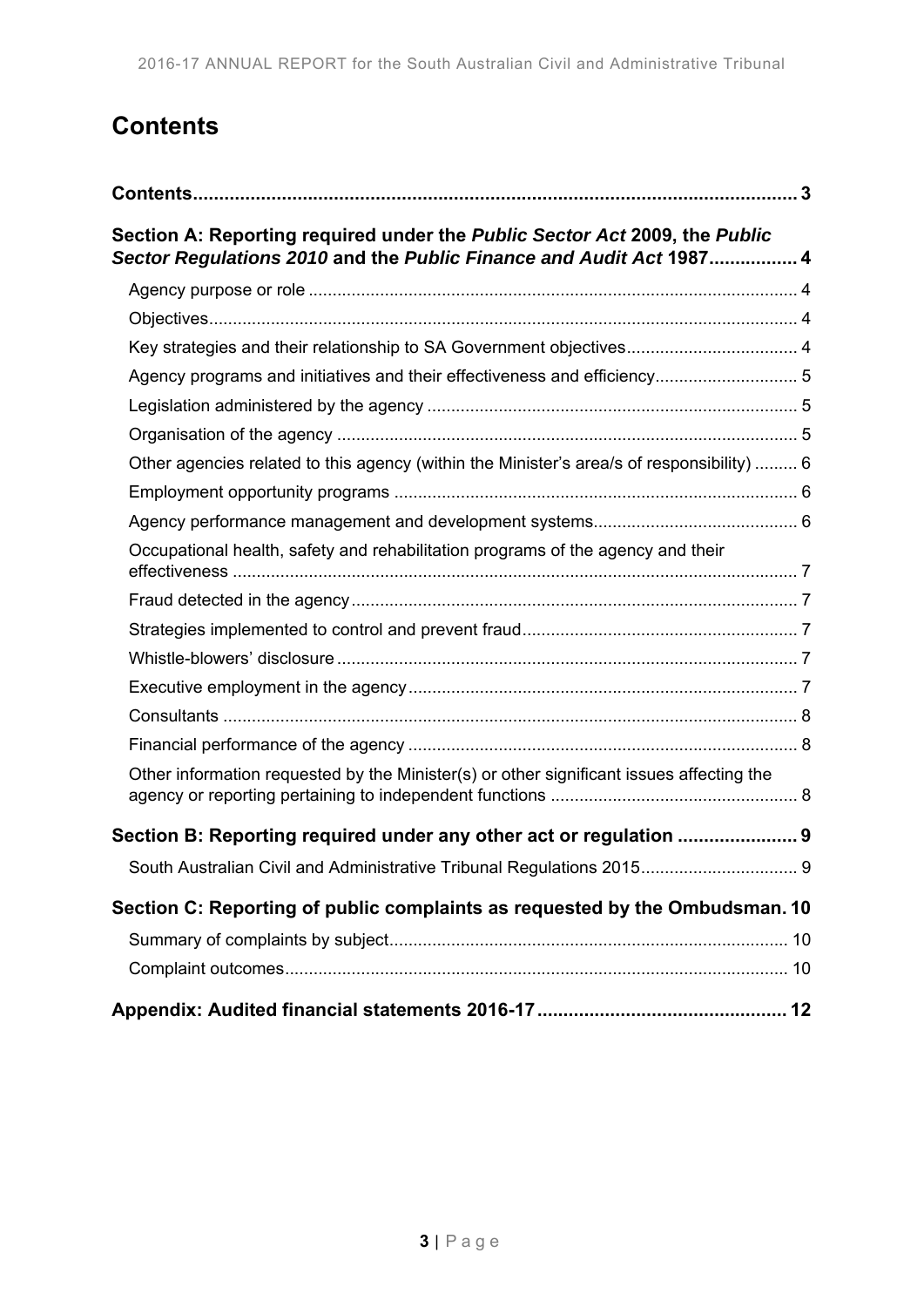# **Section A: Reporting required under the** *Public Sector Act* **2009, the** *Public Sector Regulations 2010* **and the** *Public Finance and Audit Act* **1987**

#### **Agency purpose or role**

SACAT is a state Tribunal that helps people in South Australia to resolve matters within civil and administrative law, either through agreement at a conference or mediation, or through a decision at a hearing. SACAT also conducts reviews of Government decisions.

SACAT strives to be accessible and responsive to user needs, and deals with cases in a range of areas (or jurisdictions), such as residential tenancies, mental health. guardianship & administration and a wide range of administrative decisions made by other areas of Government. SACAT is an independent statutory authority that operates across the state of South Australia and is a key part of the state justice system.

#### **Objectives**

- In the exercise of its jurisdiction, to promote the best principles of public administration
- To be accessible by being easy to find and easy to access, and to be responsive to parties, especially people with special needs
- To ensure that applications are processed and resolved as quickly as possible while achieving a just outcome
- To keep costs to parties involved to a minimum insofar as is just and appropriate
- To use straightforward language and procedures
- To act with as little formality and technicality as possible
- To be flexible in the way in which the Tribunal conducts its business
- In relation to the above objectives, to consult and engage with appropriate agencies and organisations

#### **Key strategies and their relationship to SA Government objectives**

| <b>Key strategy</b>                                                           | <b>SA Government objective</b>                                           |
|-------------------------------------------------------------------------------|--------------------------------------------------------------------------|
| Develop, refine and embed performance<br>indicators for key Tribunal outcomes | Target 23 - Social participation                                         |
|                                                                               | Target 32 – customer and client satisfaction<br>with government services |
| Prepare for and implement new<br>jurisdictions assigned to SACAT              | Target 23 - Social participation                                         |
|                                                                               | Target 32 – customer and client satisfaction<br>with government services |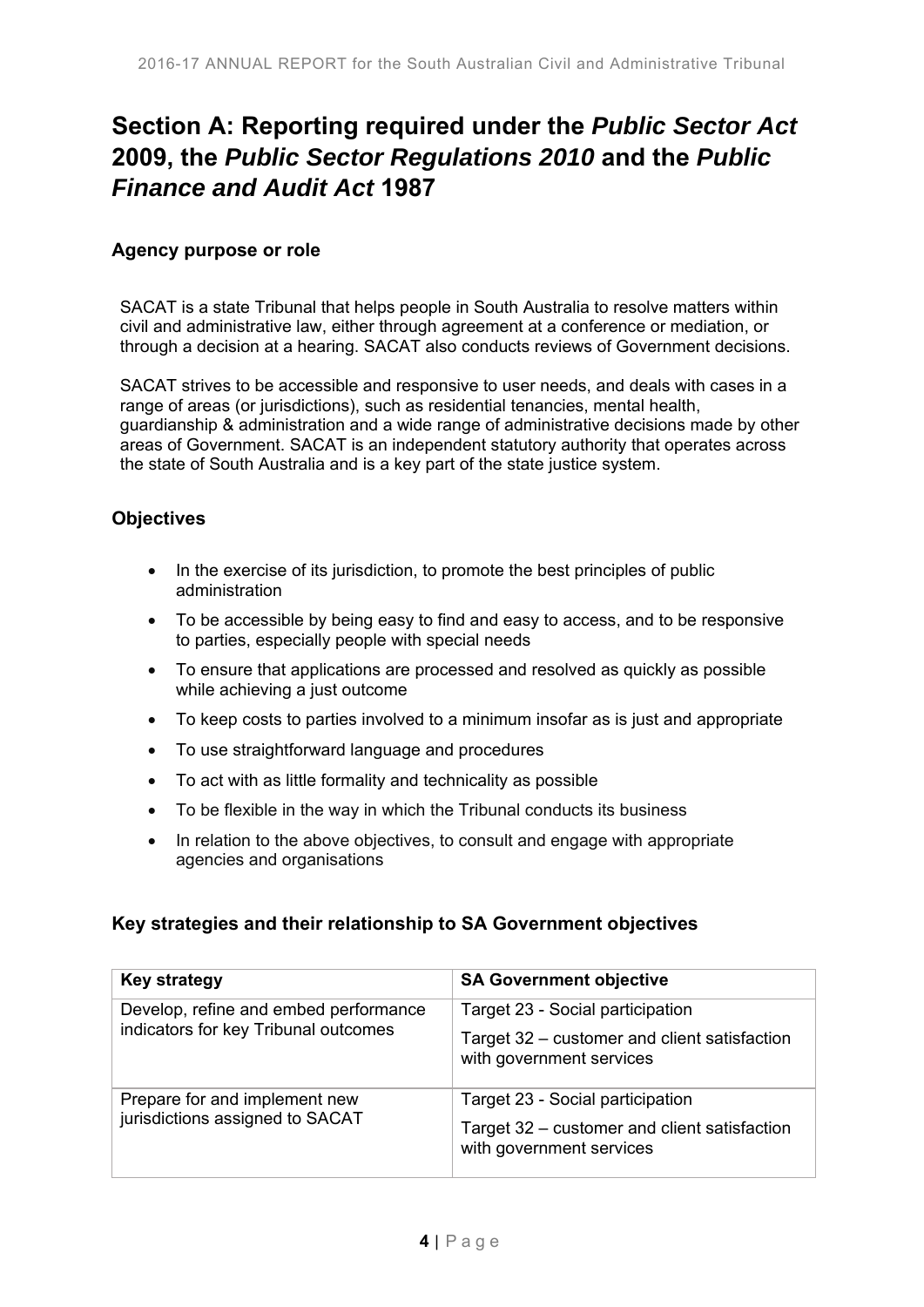| Continue to improve online application | Target 23 - Social participation                                         |
|----------------------------------------|--------------------------------------------------------------------------|
| process and case management system     | Target 32 – customer and client satisfaction<br>with government services |

### **Agency programs and initiatives and their effectiveness and efficiency**

| Program name                                          | <b>Indicators of</b><br>performance/effectiveness/efficiency                                                                                                                                                                   | <b>Comments</b>                                                                                                                                                                                              |
|-------------------------------------------------------|--------------------------------------------------------------------------------------------------------------------------------------------------------------------------------------------------------------------------------|--------------------------------------------------------------------------------------------------------------------------------------------------------------------------------------------------------------|
| <b>Alternative Dispute</b><br><b>Resolution (ADR)</b> | Percentage of matters referred to<br>alternative dispute resolution processes<br>that are resolved without the need for a<br>hearing was 85%. (The generally<br>accepted target nationally in similar<br>organisations is 65%) | A high resolution rate<br>through timely, flexible<br>and informal ADR<br>processes serves the<br>public well.<br>Participants are<br>assisted in resolving<br>disputes by reaching<br>their own agreements. |
| Housing & Civil<br>matters                            | Percentage of vacant possession<br>applications to be listed within 3 weeks<br>of receipt of a completed application was<br>96%. (This exceeded the target of 90%)                                                             | This assists landlords<br>and tenants by<br>providing them with<br>quick access to justice                                                                                                                   |
| Guardianship &<br>Administration<br>matters           | Percentage of completed applications<br>for a Guardianship and/or Administration<br>Order that are heard and determined<br>within 30 days was 83%. (This exceeded<br>the target of 75%)                                        | Hearing and finalising<br>matters about<br>Guardianship and/or<br>Administration in a<br>timely manner protects<br>vulnerable members of<br>our community                                                    |
| User Feedback<br><b>Mechanisms</b>                    | SACAT aims to acknowledge all<br>feedback within 3 days and to respond<br>in full within 10 business days of receipt                                                                                                           | The public receive<br>prompt responses and<br>resolution to any<br>feedback                                                                                                                                  |

### **Legislation administered by the agency**

*South Australian Civil and Administrative Tribunal Act 2013* 

## **Organisation of the agency**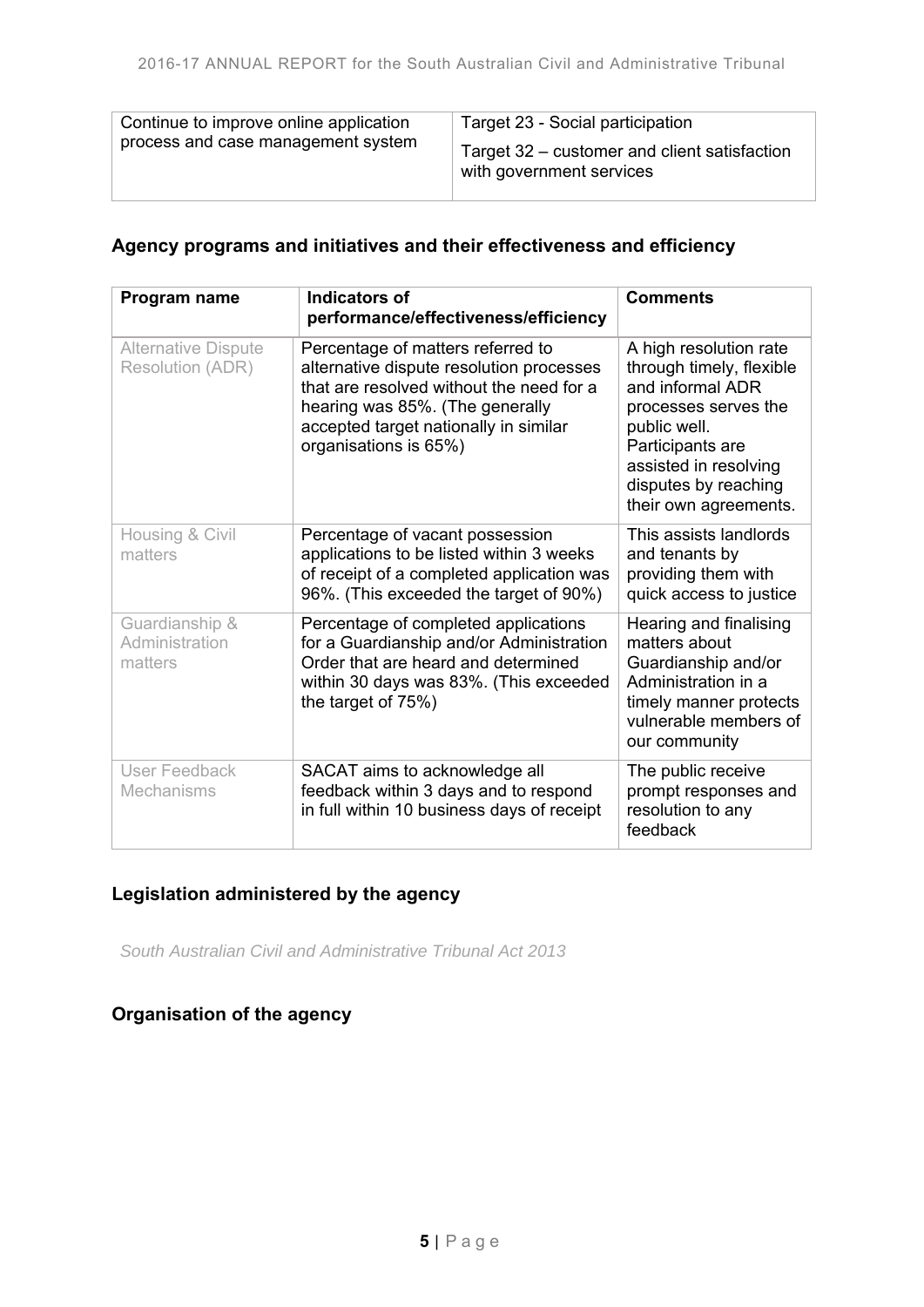SACAT is headed by a President, Justice Judy Hughes (appointed on 4 July 2017), who is a Supreme Court judge. From 14 November 2013 until his resignation was effective on 4 July 2017 Justice Greg Parker performed this role on a part-time basis. The President is assisted by a Deputy President, Judge Susanne Cole, a judge of the District Court (Judge Cole resigned effective of 29 August 2017). The SACAT registry is led by the Principal Registrar, Ms Clare Byrt, who assists the President in the administration of the Tribunal and its day to day business. The Tribunal's alternative dispute resolution and hearing work is performed by members and statutory officers who are either sessional or salaried.

SACAT is organised into three streams to manage the range of matters handled by the Tribunal:

Housing & Civil Stream

Community Stream

Administrative & Disciplinary Stream

In addition there is a corporate services area which supports the Tribunal through provision of financial, systems and administrative support.

A copy of the SACAT org chart is available at *[http://www.sacat.sa.gov.au/about-sacat/](http://www.sacat.sa.gov.au/about-sacat/leadership/our-structureOther) [leadership/our-structureOther](http://www.sacat.sa.gov.au/about-sacat/leadership/our-structureOther)*

#### **Other agencies related to this agency (within the Minister's area/s of responsibility)**

Nil

#### **Employment opportunity programs**

| Program name | Result of the program                                                        |
|--------------|------------------------------------------------------------------------------|
| Program name | Refer to AGD annual report for details of employment opportunity<br>programs |
| Program name | Result of the program – max four lines                                       |

#### **Agency performance management and development systems**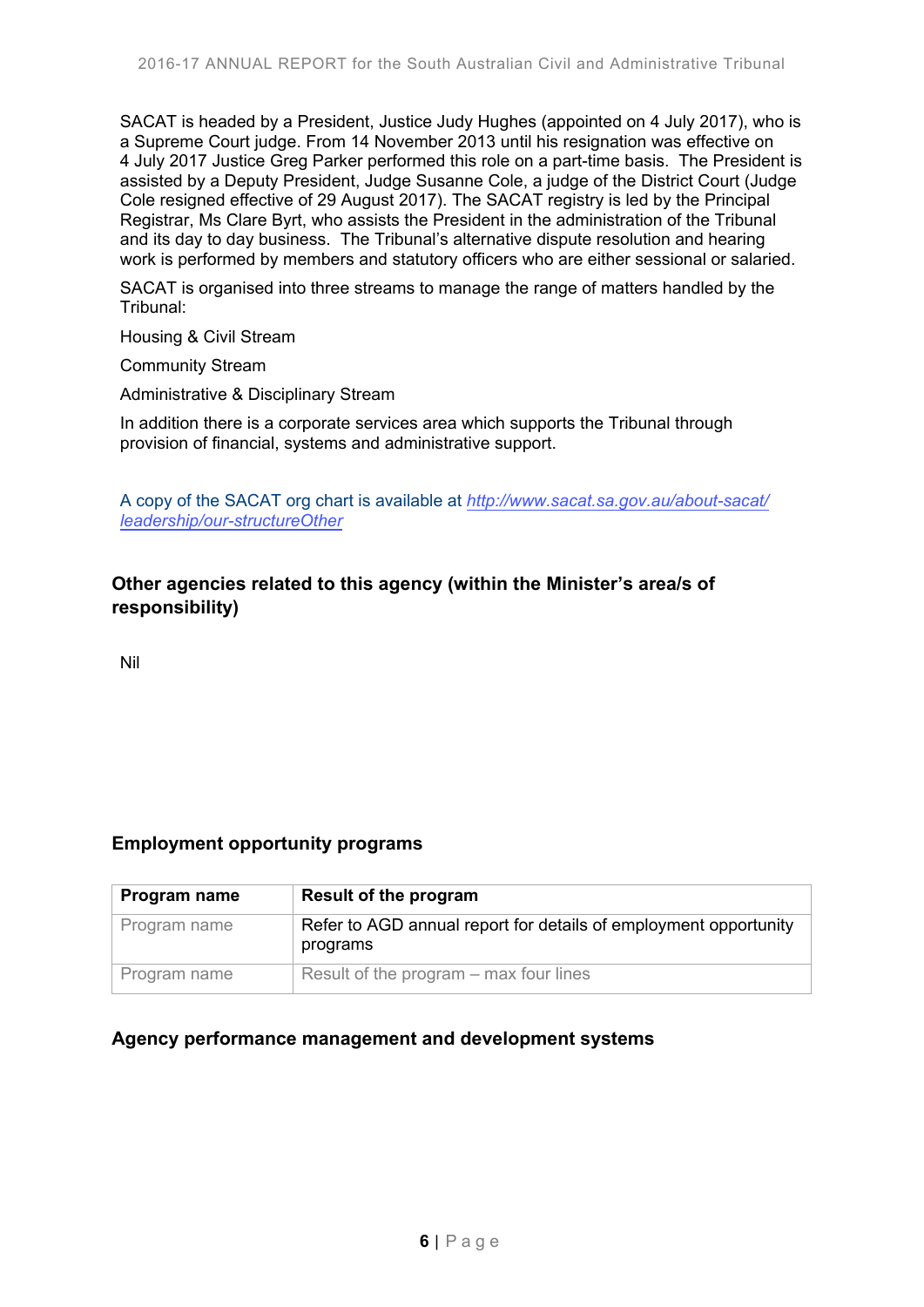| Performance management<br>and development system | Assessment of effectiveness and efficiency                                                                                                                        |
|--------------------------------------------------|-------------------------------------------------------------------------------------------------------------------------------------------------------------------|
| <b>ELMO</b> (Performance<br>management system)   | 62% of staff met requirement to complete and document<br>2 performance reviews during the year, a minimum of<br>one in the first half, and one in the second half |

### **Occupational health, safety and rehabilitation programs of the agency and their effectiveness**

| <b>Occupational health, safety</b><br>and rehabilitation programs | <b>Effectiveness</b> |
|-------------------------------------------------------------------|----------------------|
| See AGD Annual Report for<br>details                              |                      |

#### **Fraud detected in the agency**

| <b>Category/nature of fraud</b>   | <b>Number of instances</b> |
|-----------------------------------|----------------------------|
| See AGD Annual Report for details | Select or type a number    |

#### **Strategies implemented to control and prevent fraud**

See AGD Annual Report for details

Data for the past five years is available at: https://data.sa.gov.au/data/dataset/attorneygenerals-department-annual-report-data-fraud

#### **Whistle-blowers' disclosure**

Number of occasions on which public interest information has been disclosed to a responsible officer of the agency under the *Whistle-blowers' Protection Act 1993* See AGD Annual Report

Data for the past five years is available at: [https://data.sa.gov.au/data/dataset/](https://data.sa.gov.au/data/dataset/attorney-generals-department-annual-report-data-whistle-blowers-disclosure) [attorney-generals-department-annual-report-data-whistle-blowers-disclosure](https://data.sa.gov.au/data/dataset/attorney-generals-department-annual-report-data-whistle-blowers-disclosure)

#### **Executive employment in the agency**

| <b>Executive classification</b>                                                                                                                            | Number of executives |
|------------------------------------------------------------------------------------------------------------------------------------------------------------|----------------------|
| See AGD Annual Report for details. SACAT exec<br>equivalents are statutory appointees and not employed by<br>AGD but are included in the AGD Annual Report |                      |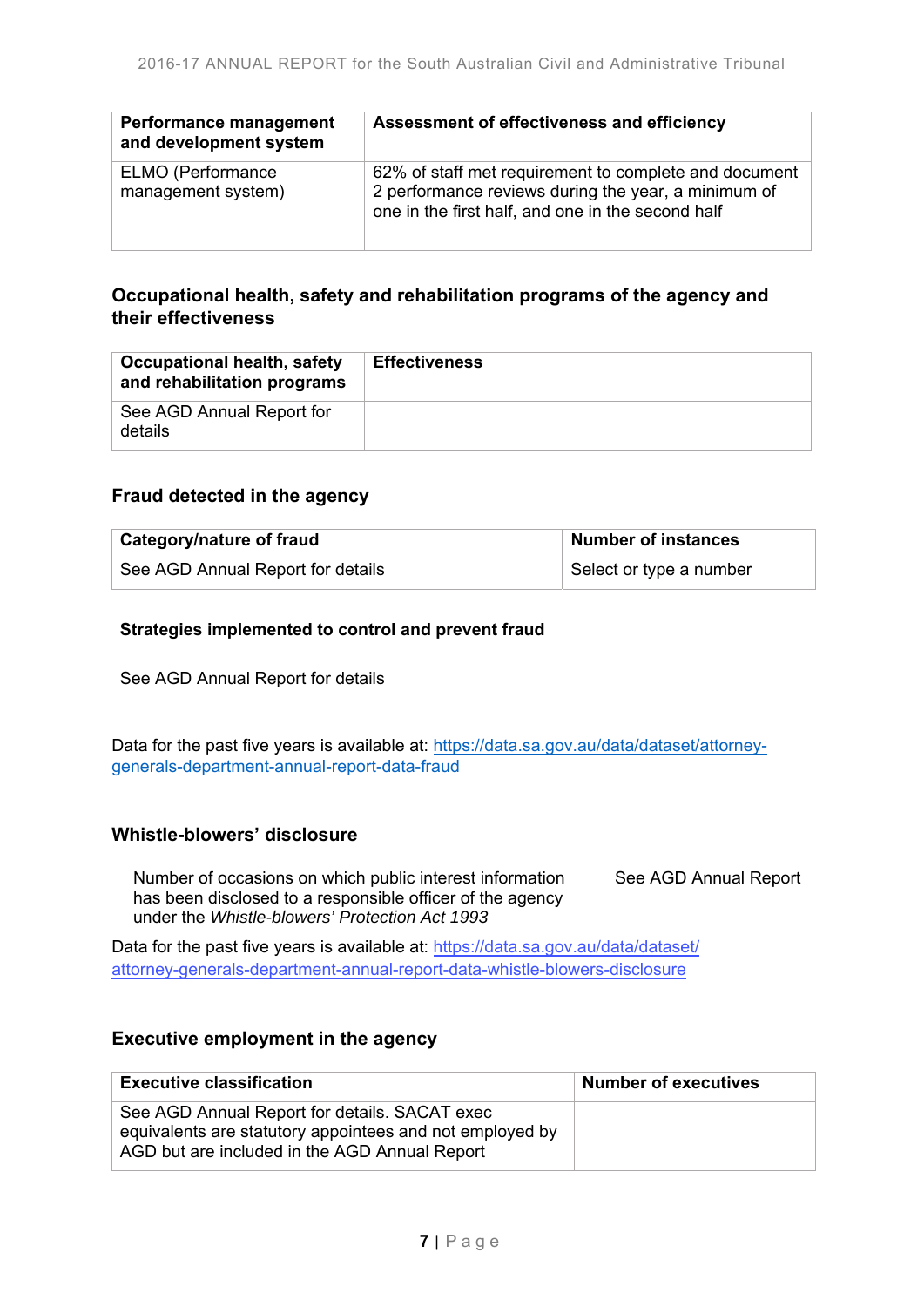Data for the past five years is available at: https://data.sa.gov.au/data/dataset/attorneygenerals‐department‐annual‐report‐data‐executive‐employment

For further information, the Office for the Public Sector has a data dashboard for further information on the breakdown of executive gender, salary and tenure by agency.

#### **Consultants**

The following is a summary of external consultants that have been engaged by the agency, the nature of work undertaken and the total cost of the work undertaken.

| <b>Consultants</b>                | <b>Purpose</b> | Value    |
|-----------------------------------|----------------|----------|
| See AGD Annual Report for details |                |          |
| Consultancies above \$10,000 each |                |          |
| None                              | N/A            |          |
| <b>Total all consultancies</b>    |                | \$ Value |

Data for the past five years is available at: https://data.sa.gov.au/data/dataset/attorneygenerals‐department‐annual‐report‐data‐consultants

See also https://www.tenders.sa.gov.au/tenders/index.do for a list of all external consultancies, including nature of work and value. See also the Consolidated Financial Report of the Department of Treasury and Finance http://treasury.sa.gov.au/ for total value of consultancy contracts across the SA Public Sector.

#### **Financial performance of the agency**

Data on financial performance of SACAT is included in the AGD Annual Report

#### **Other financial information**

Nil to report

**Other information requested by the Minister(s) or other significant issues affecting the agency or reporting pertaining to independent functions**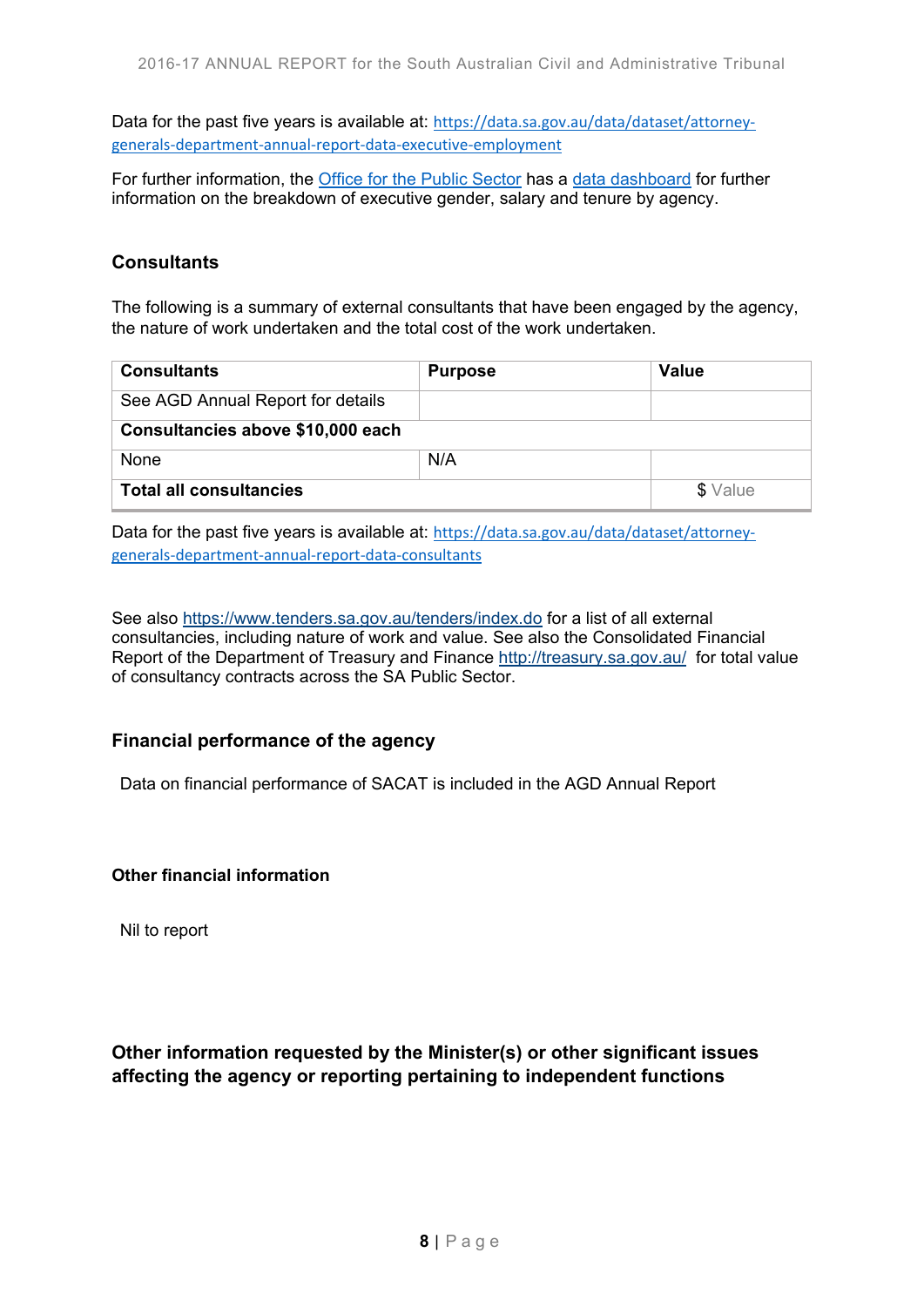In March 2016, the Government engaged Hon David Bleby QC to conduct the statutory review of SACAT required under its enabling legislation. That review was completed following the end of the financial year and will direct various projects for the 17/18 year. SACAT welcomed the opportunity of the review as an early stock-take of progress towards the original vision. The anticipation of receiving new jurisdiction remains a motivating prospect for staff and members. SACAT welcomed additional once-off funding towards assuming new jurisdiction and staffing for business improvement projects to occur in 17/18.

# **Section B: Reporting required under any other act or regulation**

**Name and date of act or regulation**

#### **South Australian Civil and Administrative Tribunal Regulations 2015**

#### **12—Annual report**

Pursuant to section 92(3) of the Act, a report under section 92 of the Act must include the following particulars of all warrants issued by the Tribunal under the *Guardianship and Administration Act 1993* during the financial year to which the report relates:

- (a) the number of warrants issued during the financial year;
- (b) the status of the applicants for the warrants;
- (c) the age, sex and details of the mental incapacity of the persons to whom the warrants related;
- (d) the grounds on which the warrants were issued;
- (e) the action taken under the warrants.

No such warrants were issued during the year so there is nil to report.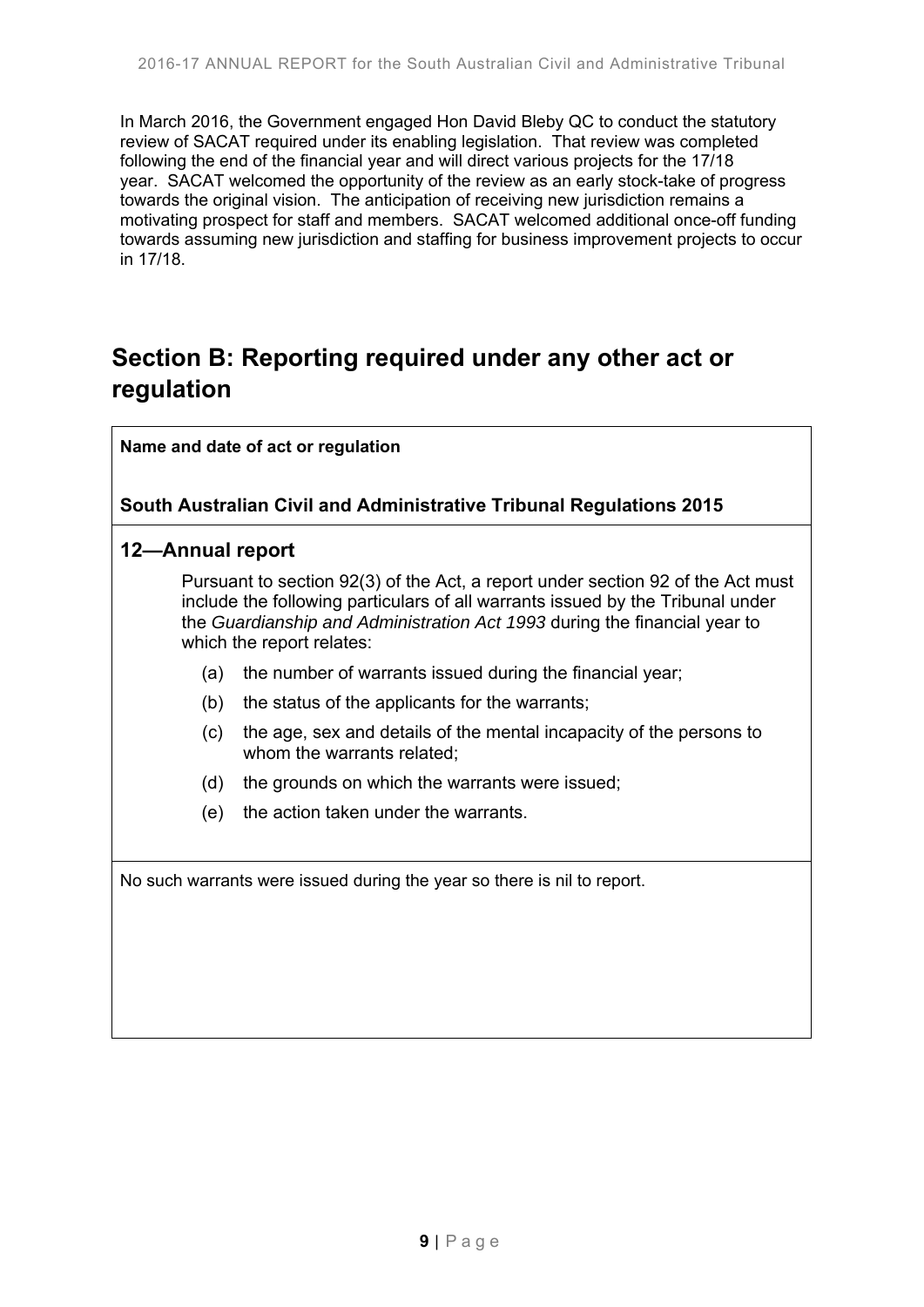# **Section C: Reporting of public complaints as requested by the Ombudsman**

### **Summary of complaints by subject**

| <b>Public complaints received by SACAT</b> |                            |  |
|--------------------------------------------|----------------------------|--|
| Category of complaints by subject          | <b>Number of instances</b> |  |
| <b>Process and Procedure</b>               | 36                         |  |
| <b>Member Conduct</b>                      | 27                         |  |
| Decision                                   | 19                         |  |
| <b>Service Quality/Delivery</b>            | 15                         |  |
| Other                                      | 10                         |  |
| Delay                                      | 3                          |  |
| Total                                      | 110                        |  |

Data for the past two years is available at: http://www.sacat.sa.gov.au/aboutsacat/complaints-and-unreasonable-complainant-conduct

### **Complaint outcomes**

| Nature of complaint or suggestion | Services improved or changes as a result of<br>complaints or consumer suggestions                                                             |
|-----------------------------------|-----------------------------------------------------------------------------------------------------------------------------------------------|
| Process and Procedure             | Explanation provided to complainant and areas<br>for reform continuously monitored                                                            |
|                                   | The 36 complaints received in relation to<br>process and procedure are in the context of the<br>19,332 applications received during the year. |
| <b>Member Conduct</b>             | Explanation provided, conduct discussed with<br>member where appropriate and/or complainant<br>informed of their right to appeal.             |
|                                   | Complaints are considered as part of the<br>member performance appraisal process.                                                             |
|                                   | The 27 complaints were received from a total of<br>18,927 hearings and conferences held during<br>the year.                                   |
| Decision                          | Complaints in relation to the decision outcome<br>of the Tribunal.                                                                            |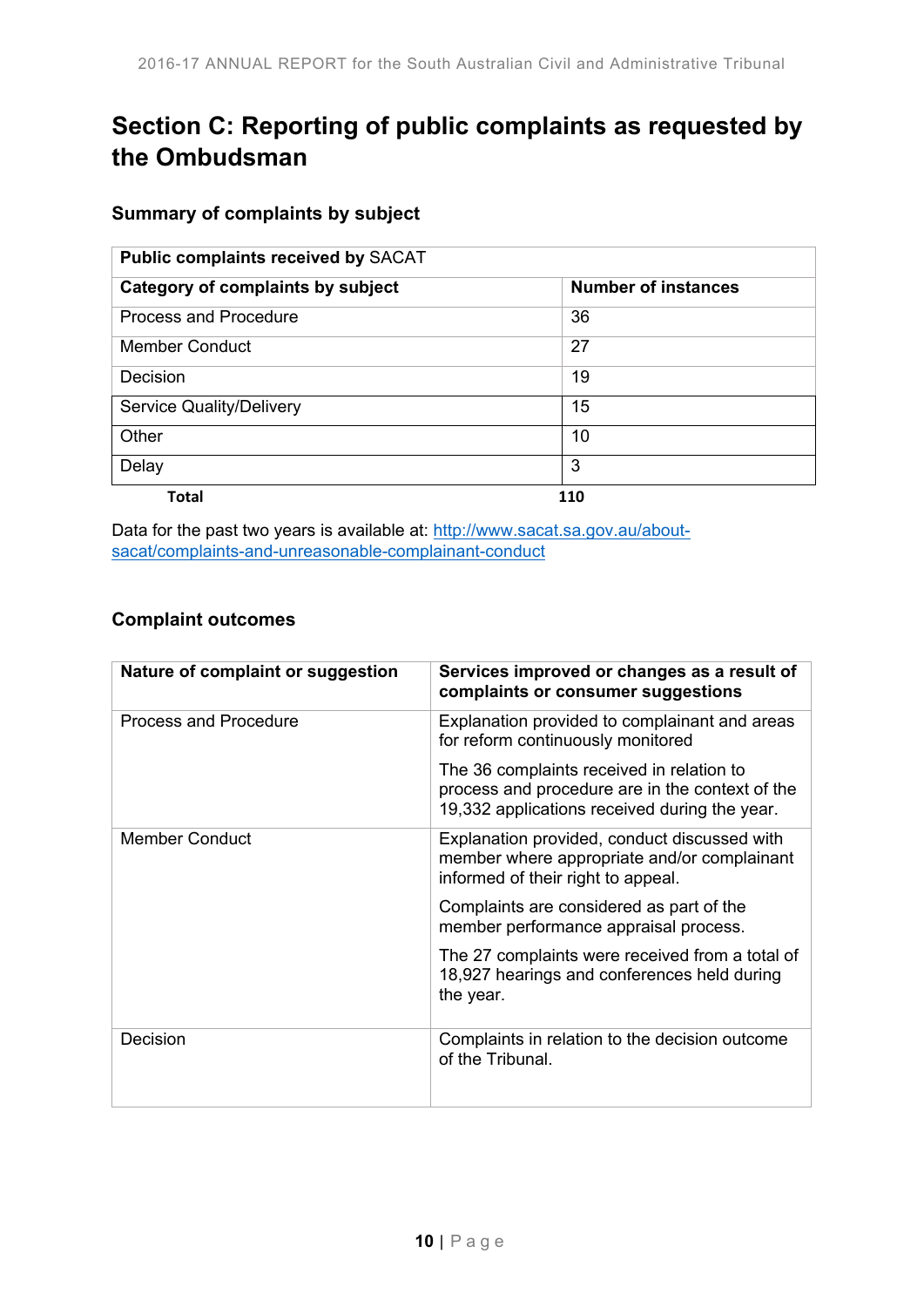| Nature of complaint or suggestion | Services improved or changes as a result of<br>complaints or consumer suggestions                                                             |
|-----------------------------------|-----------------------------------------------------------------------------------------------------------------------------------------------|
| <b>Service Quality/Delivery</b>   | Apology to complainant and staff counselled<br>and provided ongoing training                                                                  |
|                                   | A total of 15 complaints regarding service<br>quality/delivery were received from a total of<br>19,332 applications received during the year. |
| Delay                             | Apology to complainant and continuous efforts<br>made to improve listing times                                                                |
|                                   | The 3 complaints made on the grounds of delay<br>are out of a total of 19,332 applications received<br>and processed during the year.         |
| Other                             | Complainant either referred to the appropriate<br>body or agency, or complaints that do not fall in<br>the other categories.                  |